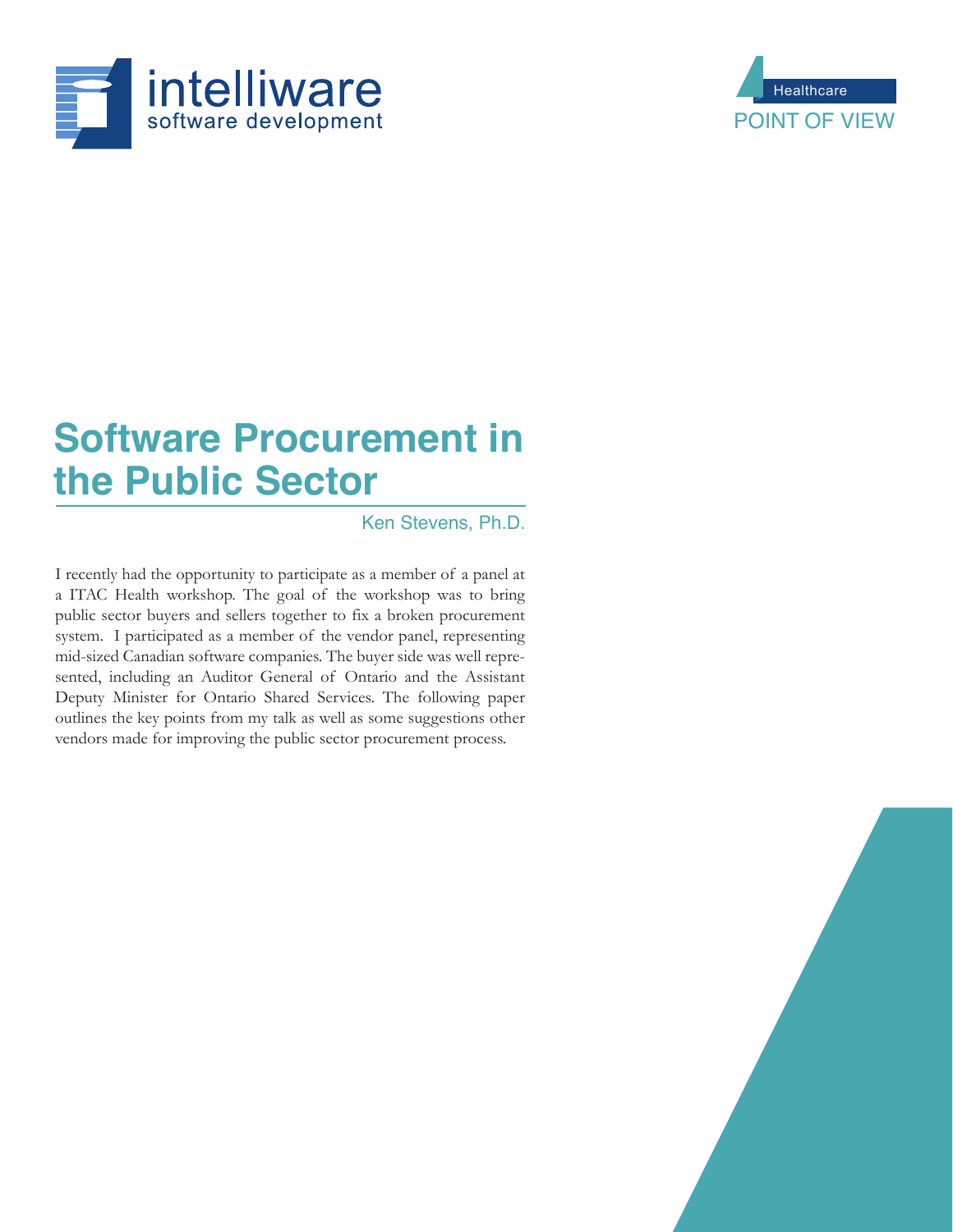

#### Building a Software System is not like Building a Subway System

As a Software Engineer, the main barrier I see to successful software delivery in the public sector is a misunderstanding about the nature of software. Software projects in the public sector tend to be managed like major construction projects: like building a new subway system. How do you manage risk when building a new subway system? You do years of up-front planning, specifying all the details of the entire project long before the first shovel breaks earth. Why do you do this? Because re-routing a subway tunnel is very, very expensive. You have to get it right the first time.

The mistake we make in the public sector, is that we treat software systems the same way. Software is different. Unlike a major construction project, it is in fact relatively inexpensive to alter a software system after it has been built. Building a software system is more like building a successful political campaign platform. Successful political campaigns commit very little up front: they throw out teasers and then poll intensively to suss out the public mood – which parts of the new platform does the electorate hate, which parts get the public excited – then based on this feedback, the direction of the campaign is altered. It is not a subway tunnel, planned years in advance. It is built incrementally, guided by constant feedback from the electorate.

To give a specific example, consider Ontario's Medication Management Request for Proposal (RFP). Ontario started writing this RFP six years ago. The RFP was finally issued three years ago. Today it is still not awarded. We've been planning this project for six years now, and all we have to show for it is a stack of paper. If a middle-aged person arrives at an emergency room today unconscious, we have no way of knowing what medications they are on. Why are we at this point? It's because the scope of the Ontario Medication Management system is huge. It's being procured like a new subway system: with massive scope and comprehensive specifications. The scope includes real-time transactional integrations into pharmacy systems, real-time e-prescribing integration into physician systems, real-time patient lookup into patient registries, etc... These are ambitious plans.

Imagine instead, if six years ago we decided to build the software incrementally. We started with a nightly batch upload of all prescriptions from all pharmacies to a central database and then gave EMRs access to this database. Pharmacies already batch upload their prescriptions to other partners, so adding a provincial drug database to the feed would be a simple project for them. Had Ontario started with this scope, I believe we would have had a comprehensive province-wide prescription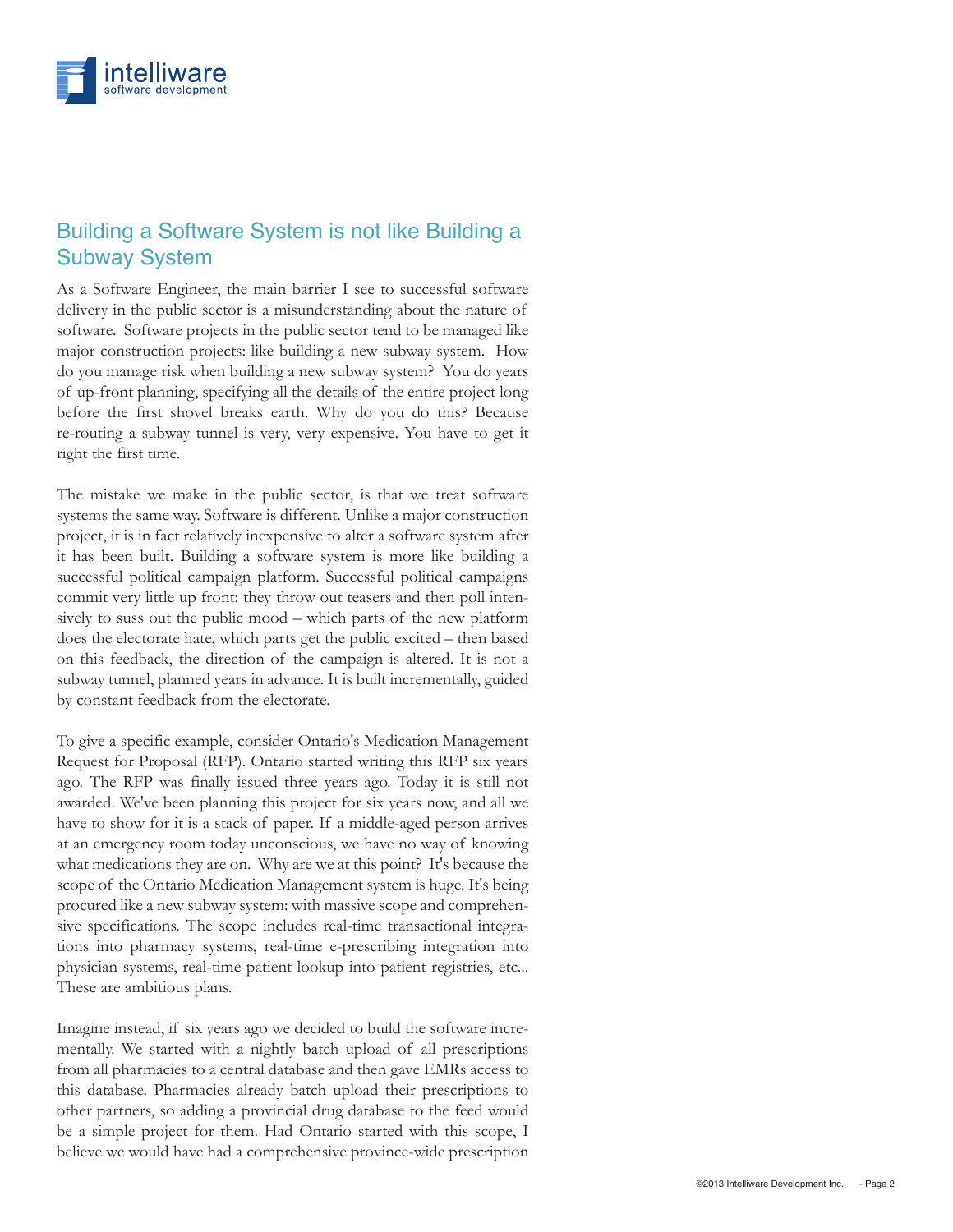

database within a year. Sure the prescription data is a day old, but day old data is a heck of a lot better than no data. More significant than that, having a real system out there, in the hands of users, allows you to start polling your users. Which parts of the new platform do the users hate? Which parts get the users excited? Based on this feedback, you can steer the evolution of the system, often in ways you could never have anticipated at the start.

Six years is an eternity in the world of technology. Six years ago, there were no iPhones. Three years ago, when the Medication Management RFP hit the streets, there were no iPads. Subway trains don't change that much. But software changes a lot. When you're planning a software project, particularly something as important as a public health system, if you plan too big for too long, your system will be obsolete by the time it's launched. Start small, get feedback, and incrementally improve.

#### Fix the Q&A Process

I also wanted to touch on an aspect of that process that I think is particularly broken, and that is the RFP Q&A process. The intent of the RFP Q&A rules are to level the playing field – to ensure all vendors have a fair chance at winning. The effect of the RFP Q&A rules is exactly the opposite. Vendors on the inside already understand what the customer needs and those on the outside have no way of finding out.

The rules require that any question a vendor has about an RFP must be submitted on paper on the public record, with the answers to the questions being shared with all bidders. While this process looks good on paper, this is what actually happens:

- Meaningful clarification questions are rarely asked for fear of giving away your requirements analysis advantage to your competitors.
- On the rare occasion when meaningful clarification questions are asked, nine times out of ten the answers don't help.

Software requirements cannot be understood through a public Q&A process. Delivering software is fundamentally different from delivering milk. What's required is a conversation, with only the vendor and the customer in the room, where the vendor can ask insightful questions and the customer can answer honestly. It is very, very hard to successfully bid on a project when you don't understand what the customer actually needs and a public Q&A process has proven that it can't get us there.

To make this work, there would need to be some sort of short-list qualifying process so there are a manageable number of meetings. But often times there are only two or three bidders. Even a confidential Q&A would be fairer than what we currently have.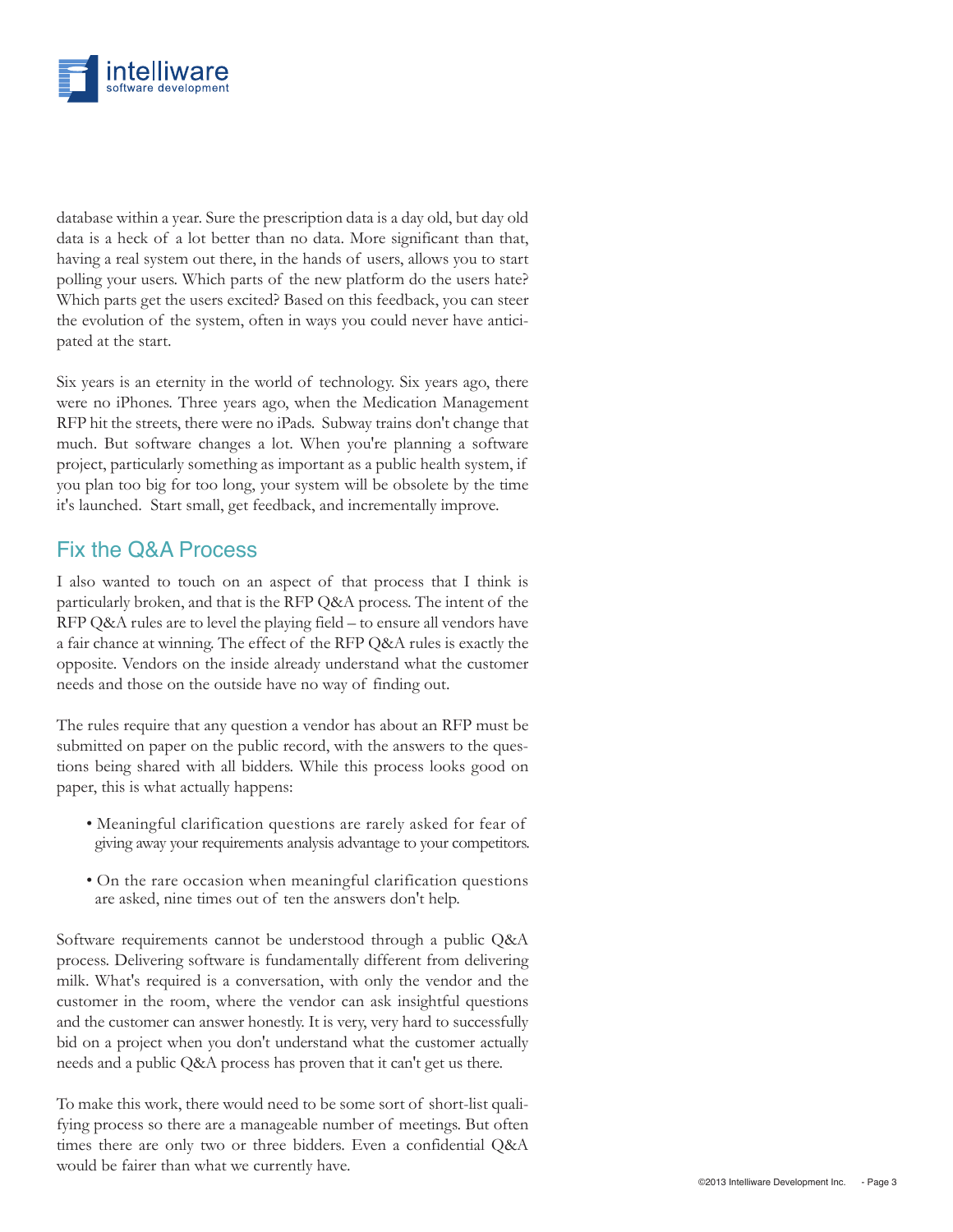

### Contract Templates

We heard a lot at the workshop about how attaching a unique contract in each RFP delays the bidding process, and how many clauses in these contracts are showstoppers for many vendors, especially clauses regarding unlimited liability, unlimited indemnification and IP ownership.

Why not publish, say, five contract templates that are to be used for all public sector procurements, and then have the RFP simply refer to the contract template by name. This would allow vendors to pre-qualify which of those templates they can bid on and which they can't. Such pre-qualification could even be announced by vendors if they so chose so that when selecting a contract template, governments would know in advance which vendors they are excluding.

#### RFP Star Rating

Those of us who regularly read RFPs know that the quality can vary greatly. Vendors prefer RFPs that describe the business problem and leave the implementation details to the vendor. Vendors prefer RFPs with clear scope and deliverables.

One of the things Marion Macdonald (ADM Ontario Shared Services) mentioned at the meeting is that Ontario plans to change the system it uses to manage the RFP process. I would suggest to Marion that she consider allowing vendors to anonymously assign a star rating to posted RFPs. I imagine a future where budding RFP authors download all the five star RFPs as guides for how to write a really good RFP.

#### References vs. Innovation

My co-panelist Michael Martineau raised an important point, which is that we make a lot of noise about fostering innovation, but then when it comes time to RFP, the RFP inevitably requires "three sites in Canada where the software has been installed for over a year" or some such reference requirement. You're not going to introduce innovative solutions into the marketplace, particularly from other countries, so long as RFPs contain language like that.